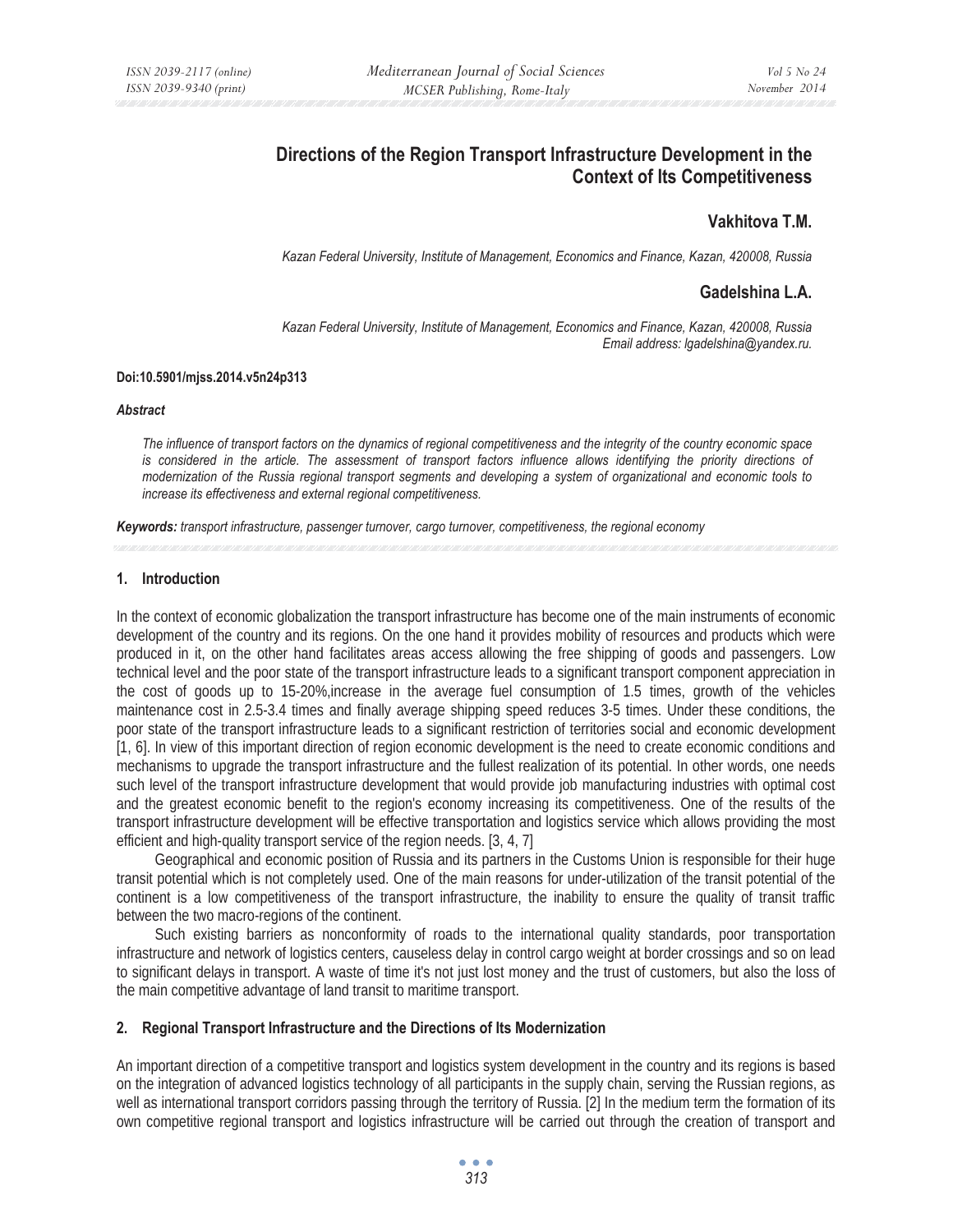logistics cluster. One of such examples is the largest logistics center of federal significance Sviyazhsk interregional multimodal logistics center which is located at the intersection of international transport corridors "North-South" and "West-East" with access to federal highways of water, rail and road posts. This center is a pilot project which is implemented in one of the subjects of the Russian Federation, in the Republic of Tatarstan and it is intended for federal cargo flows processing as existing international transport corridors "Transsib" and "North-South" and now creating international transport route "Europe-Western China." Additional attraction of cargo flows will ensure further expansion and development of new terminals of warehouse distribution network, which will lead to a redistribution of transit traffic between Europe and Asia and the logistics center will give an international status. The project will ensure the implementation of modern transport logistics principles, development of transport services export, improving the competitiveness of Russian carriers, maximum use of market potential in the field of cargo traffic. Sviyazhsk center, in the long term, can become the transport and logistics system core of cargo traffic in the Volga region of Russia.

Tatarstan was not randomly chosen as an experimental platform. It has quite an extensive transport network and transport links with all its surrounding Russia regions. [10] This is due to the complexity of the territorial structure of the region and, above all, the hierarchy of the transport network, which is characterized by stacking of intercity, suburban and long-distance transport networks, the length of the region, which determines the long distance of intra-regional traffic. The key role in the implementation of these links is not operated by railways but highways and that is not typical for the region of central Russia. Significant fact is that the length of federal highways in the country (1,080 km) exceeds the length of railways (825 km). The reason is that the construction of railways was carried out on the territory of modern Tatarstan before the main contemporary economic centers appearing. As a result the railroads do not connect directly the major cities of the country.

The contribution of the transport sector into the gross regional product is possible to estimate considering the share of the transport component in the production of goods and services of all sectors of the Tatarstan Republic economy. Thus, the total contribution of road transport component into the gross regional product of the Tatarstan Republic in 2013 was 12.3%.

According to the Statistical Service of the Tatarstan Republic in January-December of 2013. companies which were engaged in road transportation of passengers of regular communication transported 276.6 million. passengers. Passenger turnover was 2,098,400,000. passengers. The main part of public transport passenger turnover, as in the intracity as suburban and inter-city transport comes for bus transport (about 75% in the Tatarstan Republic), including long-distance transport - 67%, suburban - 84.3% , intracity - 61 9% (the end of the period). It speaks about rather dense network of highways [4].

In 2013 transport organizations of the Republic served 203,700,000. passengers, against 202.3 million. passengers for the same period in 2012 (growth of 0.6% compared to the previous year).

Also there is an increase in passenger traffic on the subway - from 3.6% in 2009. to 6.5% in 2011., attracting a portion of the passenger traffic from traditional urban public transport as trams and trolleybuses. The volume of urban electric transport passengers in 2013 was 110.4 million passengers, compared to the same period of last year more than 5%.

Railway line to the international airport "Kazan" provides intermodal functionality of airport system connecting the center of Kazan with air terminal and providing the ability to quick transfer. Transport hub "Railway station" is a major interchange point where you can carry out any kind of change to the urban passenger transport. For the carriage of passengers at this area with the length of 26.5 km,

LLC. "Aeroexpress" involved modern electric trains Siemens Desiro Rus. However, it should be noted that there is a lack of transport accessibility of the Station Kazan-1, from this station aeroexpress goes to the airport "Kazan","The Old station" is not convenient because it doesn't have connection with the Kazan subway and in the surrounding streets there is regularly traffic jam that makes worse its availability.

According to the Ministry of Transport and Roads of the Republic of Tatarstan in 2013, overhaul and roads repair of the road network of Kazan which is the capital of the Republic of Tatarstan, was as follows: - the total number of objects - 90, total length - 78.5 km, the total area - 1459, 766 square meters

The above data for Kazan city shows that despite the overall decline of the absolute indicator parameters of "Public transport" in the internal structure have been some shifts associated primarily with the development of the Kazan subway. Exactly here we see the growth of the rolling stock in 2013 compared to 2009, more than doubled. Also more than doubled increased the length of the route network, as for passenger traffic since 2009, in 2012 it increased by 170.3%. In addition, during this period by 171.7% increased the number of passengers. [5]

It should be noted that in recent years in the Tatarstan Republic, a great attention was paid to the new roads construction, in particular, the construction of approach roads to the villages. For the period of 2011 to 2013 including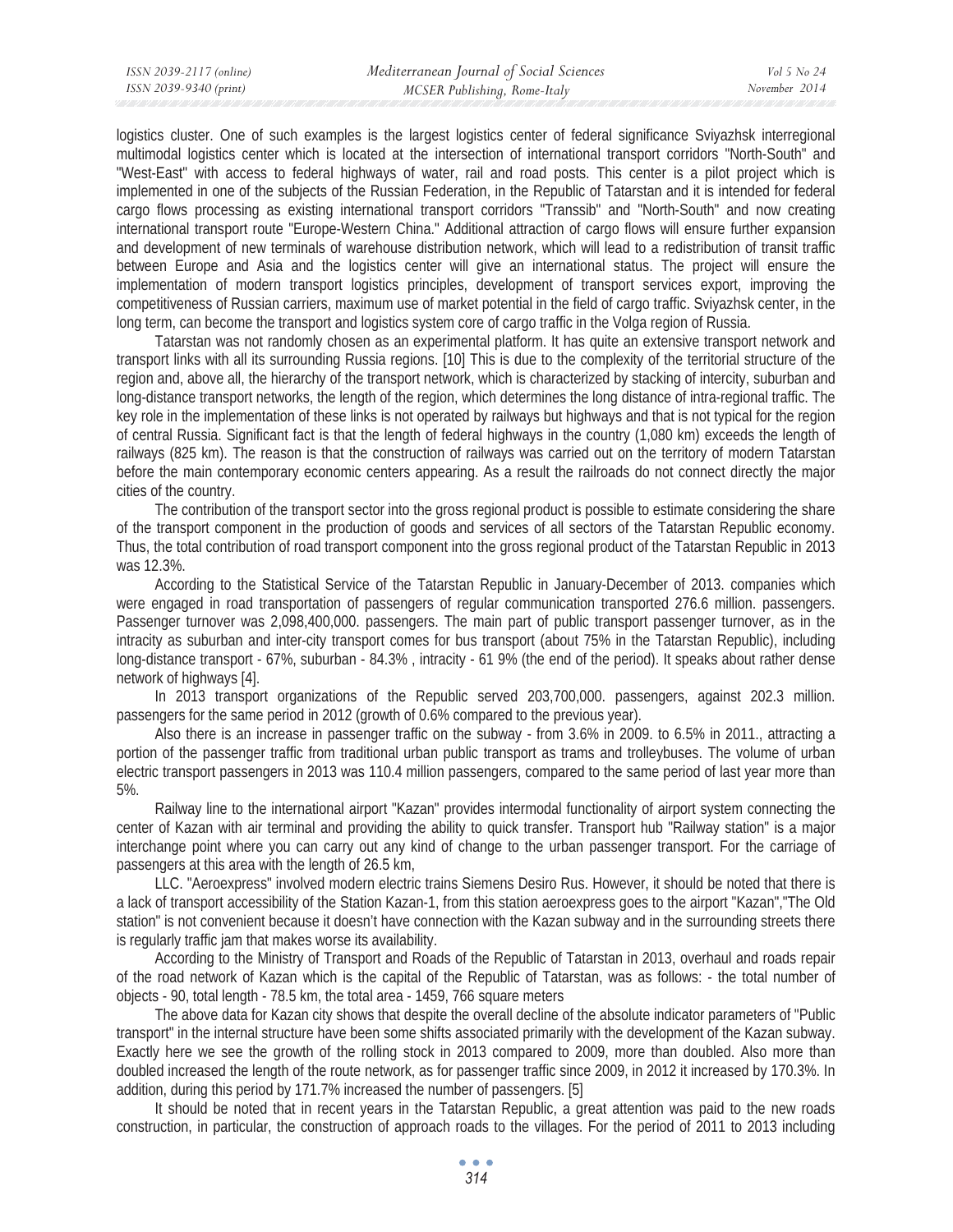| ISSN 2039-2117 (online) | Mediterranean Journal of Social Sciences | Vol 5 No 24   |
|-------------------------|------------------------------------------|---------------|
| ISSN 2039-9340 (print)  | MCSER Publishing, Rome-Italy             | November 2014 |

Republic there were built, reconstructed and set to work 93 roads with total length of 235 km.

Thus, on the basis of the above, one can mark out the following features of the regional transport infrastructure. Firstly, the transport infrastructure sector operates on a national scale as a single system, while its activity is characterized by a regional aspect. Secondly, there is a dominant influence result of functioning of the regional transport infrastructure on the general settings of life in the region. Third, a close relationship and interdependence of transport infrastructure with other components of the regional system is carried out. [8]

## **3. Top-Priority Directions of the Regional Transport Infrastructure Development**

The main strategic direction of transport system development is balanced and integrated development of all elements of the transport infrastructure. The implementation of this strategic direction is possible while ensuring the availability, volume and competitiveness of transport services on the quality criteria for cargo owners at the level of innovative development needs of the country economy. The development of this element involves the development and implementation of the transport services market model for the needs of all economy sectors. This is an innovative model for the national transport system. It must define the parameters of the transport services quality, a framework of quality standards for different categories of goods and sectors of the economy, the requirements for the development of the legal framework in the field of transport services and engineering models to ensure the quality of transport services.

Next element of the transport infrastructure in transport development strategy is to integrate into the global transport space and realization of transit potential of the country. The development of this element involves the development of international cooperation with other international transport organizations and other Russia trade partners, expansion of participation in the system of international agreements and conventions in the field of transport, as well as in major international transport projects. Increase of Russian transport organizations participation in the transport of domestic export and import of goods as well as goods between third countries requires the development of appropriate legislative and other regulatory practices to ensure the competitiveness of the Russian transport.

Implementation of the transport system development strategy is available only on the basis of a full statistical analysis and the use of mathematical methods of forecasting needs of the economy and public in the transport services, the dynamics of cargo base and the construction of the transport system models in order to create a single transport space in Russia. [9]

Achieving this goal will ensure the dynamic growth of the state economy, socio-economic development and the strengthening of ties between its regions by removing territorial and structural imbalances on transport. However, the creation of a single transport space will give an opportunity to engage into the economic turnover new territories by creating additional transport links, increasing the competitiveness and efficiency of other industries by allowing unhindered exit of economic entities to regional and international markets, growth of business activity which directly affects the quality of life and social activity of population.

### **4. Conclusions**

The position of Russia in the XXI century and the establishment of it as one of the leading centers of the multipolar world must take stand on sustainable economic development based on further economic restructuring and improving the competitiveness of domestic goods and services in the domestic and global markets, as well as full and beneficial participation in the system of labor international division. Regional and industrial monitoring of transport complex, dynamics of its development makes it possible to identify the specific features and attributes of the current state and prospects of the transport subsystem development of the Tatarstan Republic - high importance of communication links between east and west, transitive specificity, kind differentiation allowed to offer as the directions of its modernization stimulation of transport agencies and organizations innovation activities, the implementation of quality management systems, improving the efficiency of traffic management, the formation of transport and logistics infrastructure.

### **References**

Bagautdinova N.G., Gafurov I.R., Kalenskaya N.V., Novenkova A.Z. The regional development strategy based on territorial marketing (the case of Russia) (2012) World Applied Sciences Journal 18 (Special Issue of Economics), pp. 179-184.

Gadelshina L., Vakhitova T., Shikhalev A., Ullubi S. Foreign economic and interregional relations of the Russian Federation subjects (the case of The Tatarstan Republic): analysis and predictions (2013) World Applied Sciences Journal 27 (7), pp. 939-943.

Garifova L.F., Kundakchyan R.M., Pratchenko O.V. Integrated assessment of the impact of socio-ecological-economic factors on the